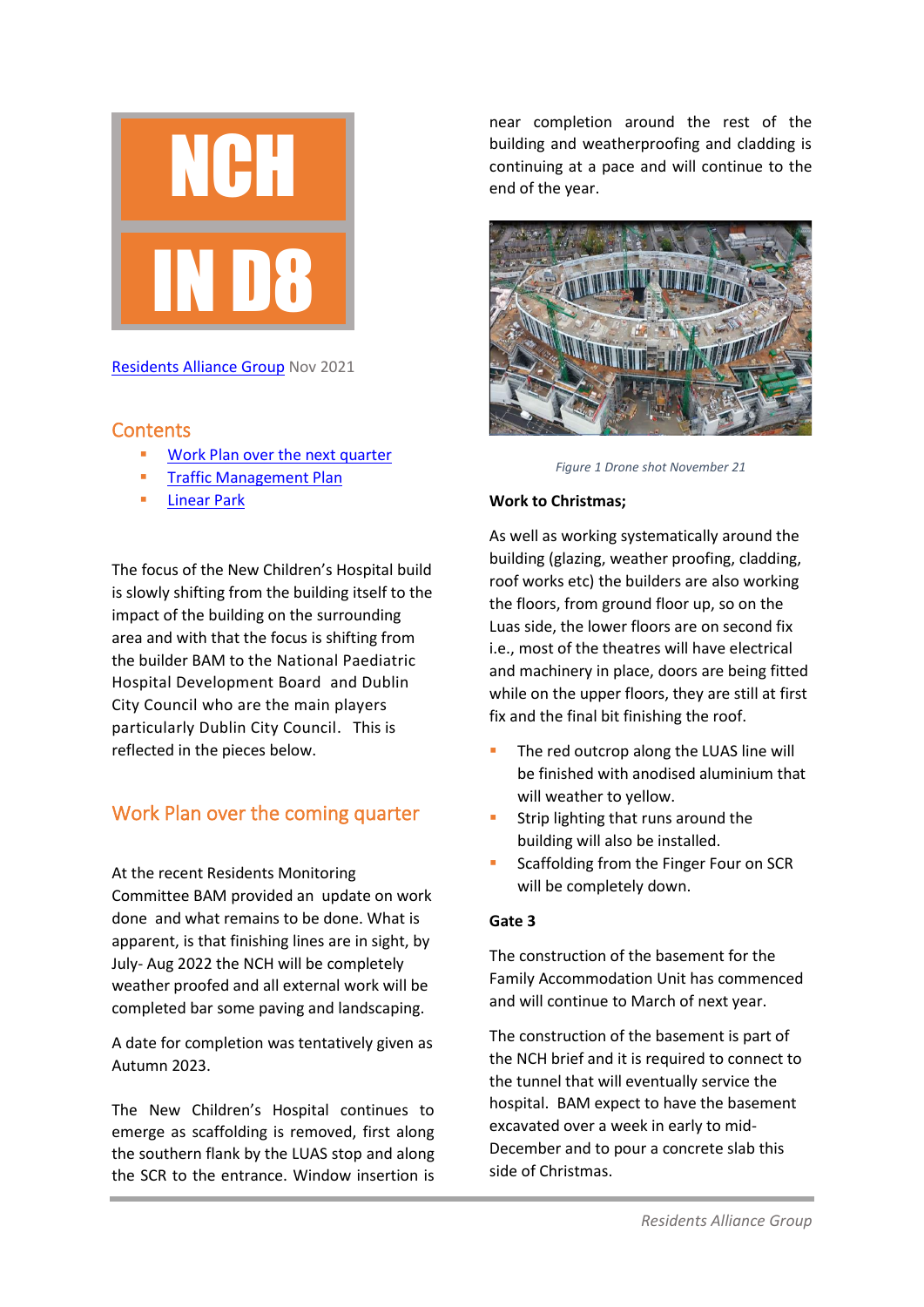A mitigation package will be in place for residents including, wheel wash, street wash and acoustic barriers

A separate tender for the FAU is to be issued by HSE for its construction, no dates are available.

#### **Workforce**

Currently there are 1400 staff on site on any given day with 1000 to 1100 of those construction workers, significantly below planned levels.

The co-vid measures outlined previously continue, with temperature checks on entering the site, mandatory wearing of face masks, handwashing, social distancing and antigen testing all going on. In addition, because of the low levels of vaccination among staff (estimated at 50%) particularly among eastern Europeans, BAM have retained a Romanian advocate to reassure workers that the tests are safe etc, in addition, the HSE are installing a pop-up vaccination centre on site to promote uptake.

### <span id="page-1-0"></span>Traffic Management Plan

The chairperson of the Residents Monitoring Committee, Peter Finnegan, made a strong statement about transport and the need for DCC to be proactive on this issue. He reminded the meeting that the DCC City Manager agreed to undertake a Traffic Management Audit of the area as part of the build and the James's Mobility plan would feed into this. This has not happened and for over two years now the RMC has been informed that DCC does not have the staff, then it was co-vid and now the prioritisation of cycles ways are all the reasons why such an audit has not happened.

A number of members pointed out that the St James's Hospital complex that includes the NCH is also a priority and that access to and

from the facility needs to be urgently reviewed to ensure that public can obtain timely access to it.

Th[e EIS Traffic Plan](https://www.nchplanning.ie/wp-content/uploads/2015/07/Chapter-6-Traffic.pdf) drawn up as part of the NCH Planning Application is out of date, the traffic flow projections in it are understated. It did not take account new developments in the area, nor the impact of cycle ways or the looming Bus Connect .

As part of the traffic plan discussion, parking was also recognised as intrinsic to any Traffic Management Plan for the area. The cost of parking inside the hospital must relate to the cost outside. In addition there is a need to review the current parking zone to a higher level.

> Live Calendar of Work **Notices**

Check the RAG website for all BAM published work notices

[Calendar of Work Notices](http://residentsalliancegroup.com/Calendar.html)

# <span id="page-1-1"></span>Linear Park

DCC Parks organised a webinar on the 23rd of November to update people on the Linear Park devilment into the future.

Phase 1 - MISA entrance on site Q4 2021, to be completed Q4 2021. DCC Parks delivery

Phase 2 - Basin Jane - Fatima - Detail design with further consultation O1 2022. On site O4 2022. Will include hertiaga study & works on the North east side of Rialto bridgeleading to NCH entrance. DCC Parks delivery

Phase 3 - Suir Road bridge, canal side. Consultant appointed to do feasibility study, complete in May 2022. Waterways Ireland with DCC South Central Area office

Phase 4 - NTA cycleway, programme to be confirmed by DCC E&T

Phase 5 - Rialto Bridge to Fatima Luas stop - reinstatement of hospital wayleaves in Q3 2024. BAM on behalf of the NCH